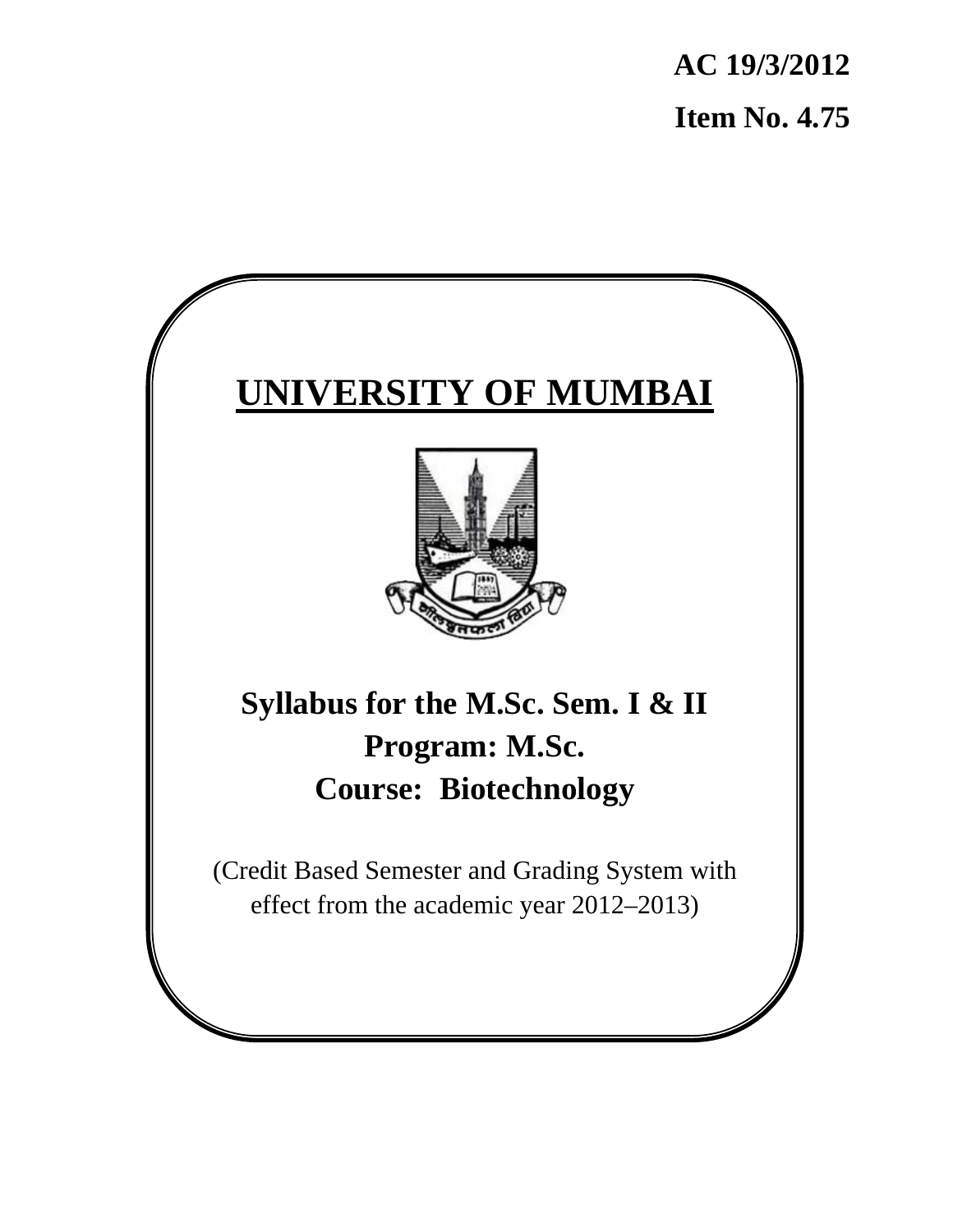| <b>Course Code</b> | <b>UNIT</b>         | <b>Biochemistry</b>                 | <b>Credits</b>          | L / Week                |
|--------------------|---------------------|-------------------------------------|-------------------------|-------------------------|
| <b>PSBT101</b>     | $\mathbf I$         | <b>Proteins</b>                     |                         | 1                       |
|                    | $\mathbf{I}$        | <b>Signal transduction</b>          | $\overline{\mathbf{4}}$ | $\mathbf{1}$            |
|                    | III                 | <b>Lipids</b>                       |                         | 1                       |
|                    | IV                  | Neurochemistry                      |                         | 1                       |
| <b>Course Code</b> | <b>UNIT</b>         | Immunochemistry                     | <b>Credits</b>          | L / Week                |
|                    | 1                   | Immuno-globulins                    |                         | $\mathbf{1}$            |
|                    | $\mathbf{I}$        | <b>Complement system</b>            |                         | $\mathbf{1}$            |
| <b>PSBT102</b>     | III                 | <b>MHC</b> and Regulation of immune | $\overline{\mathbf{4}}$ | $\mathbf{1}$            |
|                    |                     | response                            |                         |                         |
|                    | IV                  | <b>Cytokines</b>                    |                         | 1                       |
| <b>Course Code</b> | <b>UNIT</b>         | <b>Genomes and Transcriptomes</b>   | <b>Credits</b>          | L / Week                |
|                    | $\bf{I}$            | Gene evolution and the Human        |                         | $\mathbf{1}$            |
|                    |                     | <b>Genome</b>                       |                         |                         |
|                    | $\mathbf{I}$        | <b>Mapping Genomes</b>              |                         | $\mathbf{1}$            |
| <b>PSBT103</b>     | III                 | <b>Transcription Initiation in</b>  | $\boldsymbol{4}$        | $\mathbf{1}$            |
|                    |                     | prokaryotes and eucaryotes          |                         |                         |
|                    | IV                  | Synthesis and processing of         |                         | $\mathbf{1}$            |
|                    |                     | <b>RNA</b>                          |                         |                         |
| <b>Course Code</b> | <b>UNIT</b>         | <b>Biophysics</b>                   | <b>Credits</b>          | L / Week                |
|                    | I                   | <b>DNA Topology</b>                 |                         | 1                       |
| <b>PSBT104</b>     | $\mathbf{I}$        | <b>Protein Secondary Structure</b>  | 4                       | $\mathbf{1}$            |
|                    | III                 | <b>Advances in Microscopy</b>       |                         | $\mathbf{1}$            |
|                    | IV                  | <b>Membrane mimicry</b>             |                         | $\mathbf{1}$            |
|                    |                     |                                     |                         |                         |
|                    |                     |                                     |                         |                         |
| <b>PSBTP101</b>    | <b>Biochemistry</b> |                                     | $\boldsymbol{2}$        | $\overline{\mathbf{4}}$ |
| <b>PSBTP102</b>    |                     | Immunochemistry                     | $\boldsymbol{2}$        | $\overline{\mathbf{4}}$ |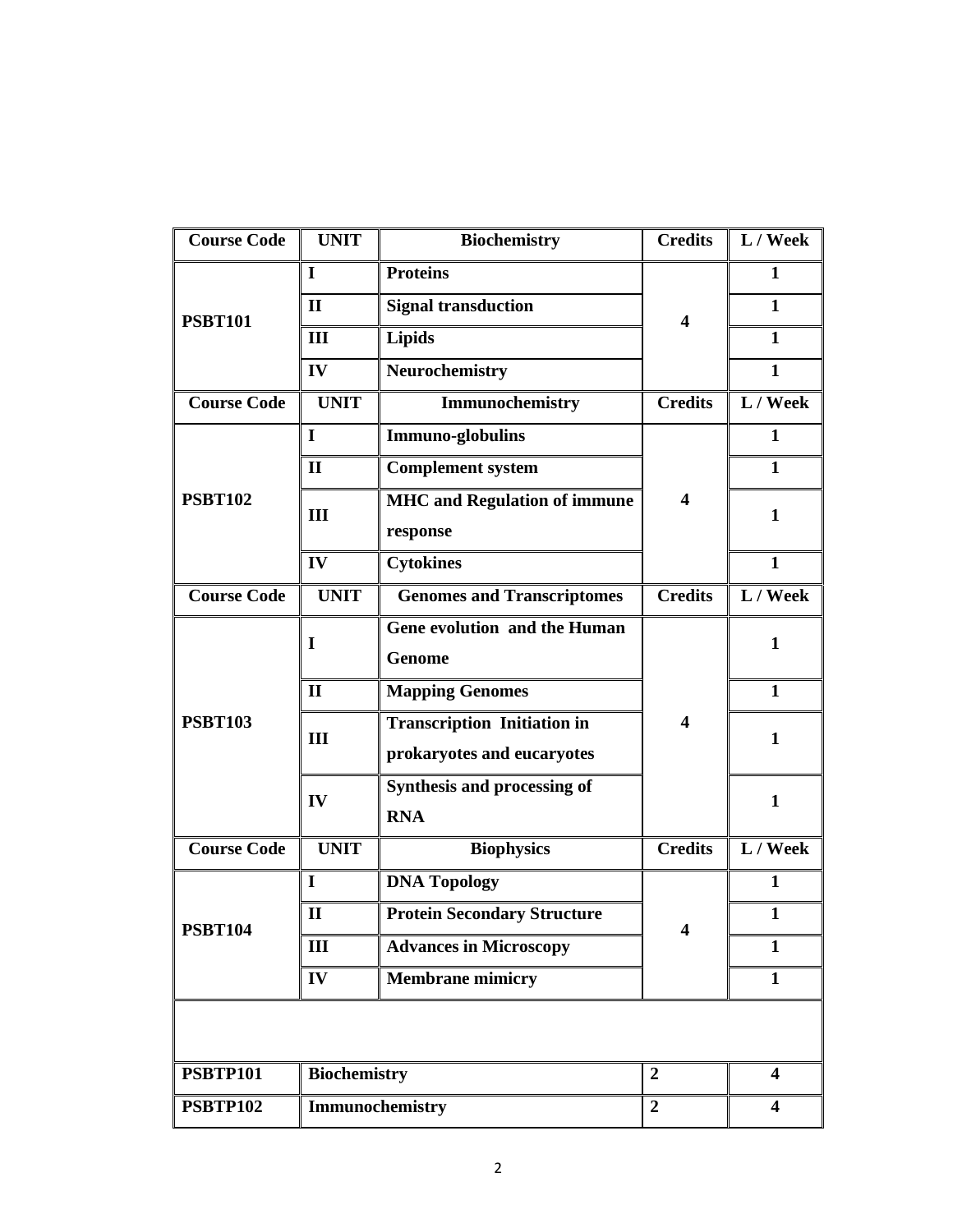| <b>PSBTP103</b> | <b>Genomes and Transcriptomes</b> |  |
|-----------------|-----------------------------------|--|
| <b>PSBTP104</b> | <b>Biophysics</b>                 |  |

# **SEMESTER II**

| <b>Course Code</b> | <b>UNIT</b>  | <b>Metabolomics</b>                                | <b>Credits</b>          | L / Week     |
|--------------------|--------------|----------------------------------------------------|-------------------------|--------------|
|                    | I            | <b>Carbohydrate and Lipid</b><br>metabolism        |                         | 1            |
| <b>PSBT201</b>     | $\mathbf{I}$ | <b>Protein metabolism</b>                          | $\overline{\mathbf{4}}$ | $\mathbf{1}$ |
|                    | III          | <b>Nucleic Acid metabolism</b>                     |                         | $\mathbf{1}$ |
|                    | IV           | <b>Plant metabolism</b>                            |                         | $\mathbf{1}$ |
| <b>Course Code</b> | <b>UNIT</b>  | <b>Clinical Immunology</b>                         | <b>Credits</b>          | L / Week     |
|                    | I            | <b>Hypersensitivity and</b><br><b>Autoimmunity</b> |                         | 1            |
| <b>PSBT202</b>     | $\mathbf{I}$ | <b>Transplantation</b>                             | 4                       | $\mathbf{1}$ |
|                    | III          | <b>Tumor immunology</b>                            |                         | $\mathbf{1}$ |
|                    | IV           | Immuno-deficiency                                  |                         | $\mathbf{1}$ |
| <b>Course Code</b> | <b>UNIT</b>  | <b>Genomics and Molecular biology</b>              | <b>Credits</b>          | L / Week     |
|                    | I            | <b>Translation in eucaryotes</b>                   |                         | $\mathbf{1}$ |
| <b>PSBT203</b>     | $\mathbf{I}$ | <b>Regulation of Genome Activity</b>               | 4                       | $\mathbf{1}$ |
|                    | III          | <b>DNA</b> vectors                                 |                         | $\mathbf{1}$ |
|                    | IV           | <b>Model organisms</b>                             |                         | $\mathbf{1}$ |
| <b>Course Code</b> | <b>UNIT</b>  | <b>Advanced Analytical</b><br><b>Techniques</b>    | <b>Credits</b>          | L / Week     |
| <b>PSBT204</b>     | $\mathbf{I}$ | <b>Analytical Techniques</b>                       |                         | $\mathbf{1}$ |
|                    | $\mathbf{I}$ | <b>Gene amplification technique</b>                | $\overline{\mathbf{4}}$ | $\mathbf{1}$ |
|                    | III          | <b>X-Ray Crystallography</b>                       |                         | $\mathbf{1}$ |
|                    | IV           | Spectroscopy                                       |                         | $\mathbf{1}$ |

| <b>PSBTP201</b> | <b>Metabolomics</b>                   |  |
|-----------------|---------------------------------------|--|
| PSBTP202        | <b>Clinical Immunology</b>            |  |
| PSBTP203        | <b>Genomics and Molecular biology</b> |  |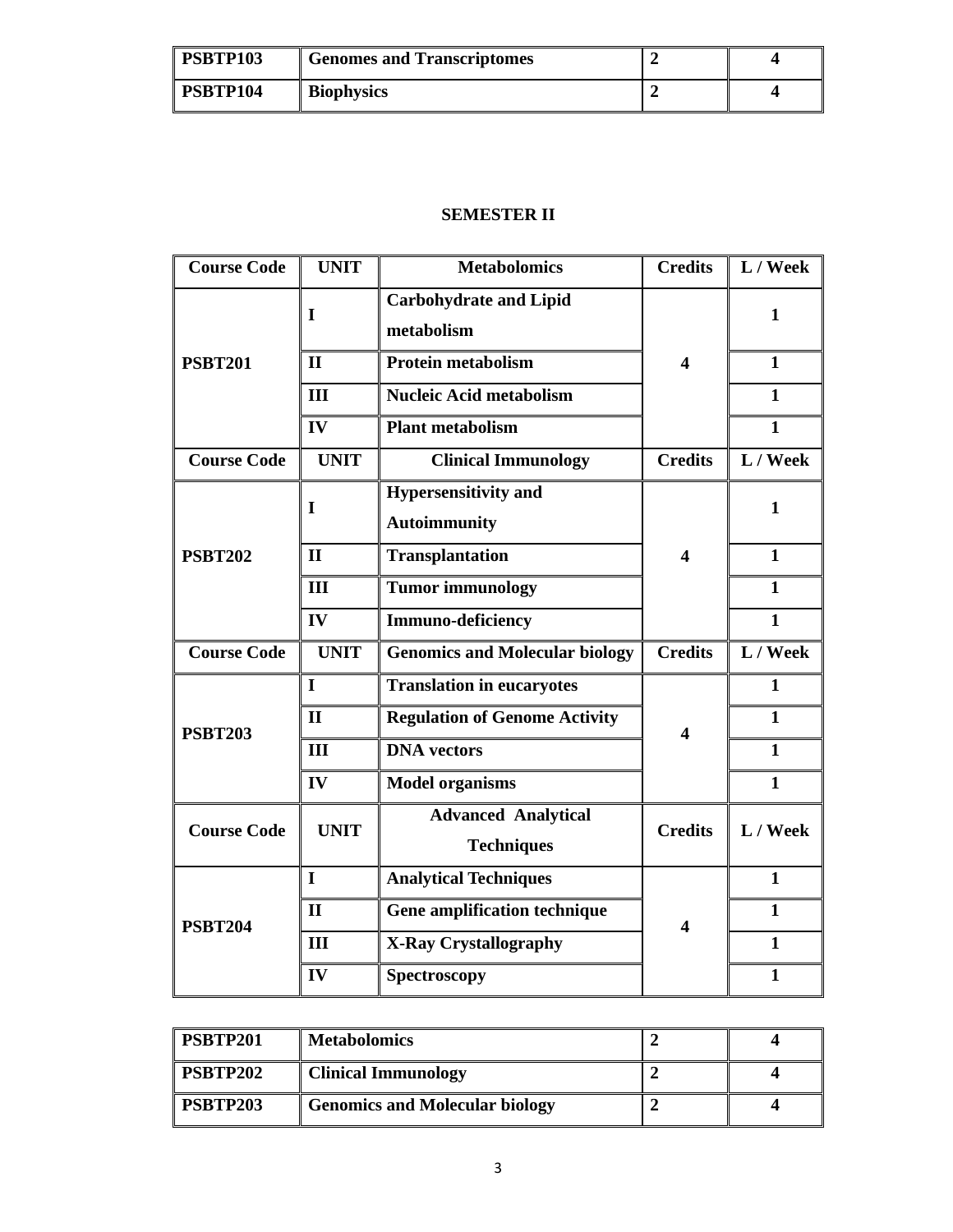| PSBTP204 | <b>Advanced Analytical Techniques</b> |  |  |
|----------|---------------------------------------|--|--|
|----------|---------------------------------------|--|--|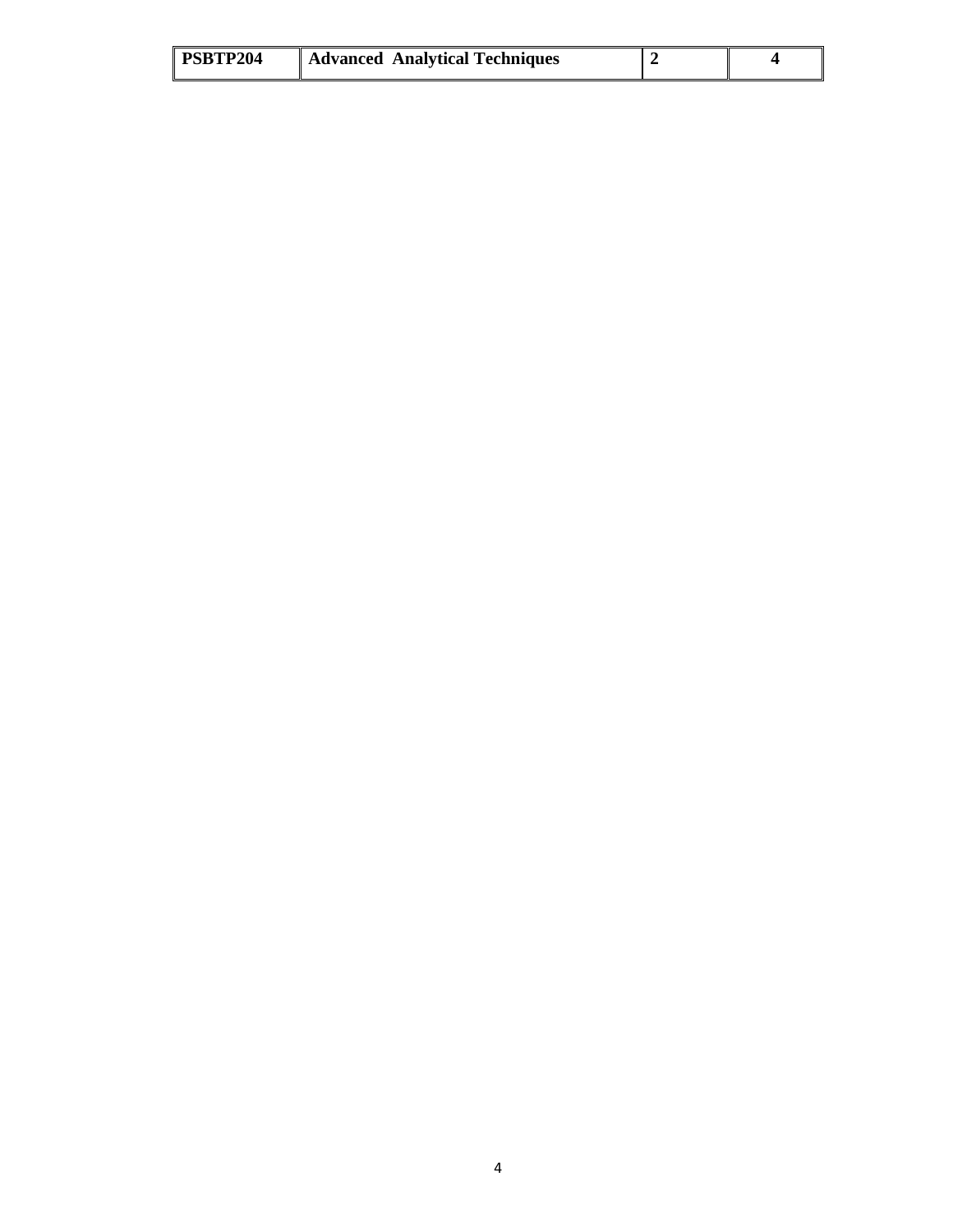**Semester- I** 

| <b>Course Code</b> | <b>Title</b>                                                                                                                         | <b>Credits</b>   |
|--------------------|--------------------------------------------------------------------------------------------------------------------------------------|------------------|
| <b>PSBT101</b>     | <b>Biochemistry</b>                                                                                                                  | $\boldsymbol{4}$ |
|                    | <b>Proteins:</b>                                                                                                                     |                  |
|                    | Primary structure of proteins and their determination $-$ end group                                                                  |                  |
|                    | analysis; cleavage of disulphide bond; separation, purification,<br>characterization of polypeptide chain; specific peptide cleavage |                  |
|                    | reactions.                                                                                                                           |                  |
| Unit I             | Secondary structure - Ramachandran plot, helical structure, beta<br>structure;                                                       | $\mathbf{1}$     |
|                    | Tertiary structure- fibrous (Collagen) and globular (Myoglobin)                                                                      |                  |
|                    | structure. Protein stability, protein denaturation.                                                                                  |                  |
|                    | Quaternary structure –<br>(Haemoglobin) subunit interaction,                                                                         |                  |
|                    | symmetry, subunit composition determination                                                                                          |                  |
|                    | <b>Signal transduction</b>                                                                                                           |                  |
| Unit II            | Cell signalling pathways that control gene activity- TGF-Beta and                                                                    | $\mathbf{1}$     |
|                    | activation of Smads: Regulation of TGF-Beta by negative feedback                                                                     |                  |
|                    | loops. Cancer and loss of TGF-Beta signalling,                                                                                       |                  |
|                    | <b>Lipids</b>                                                                                                                        |                  |
| Unit III           | Lipoproteins - structure, function, disorders and dysfunction in                                                                     | $\mathbf{1}$     |
|                    | Alzheimer's disease.                                                                                                                 |                  |
| <b>Unit IV</b>     | <b>Neurochemistry</b>                                                                                                                |                  |
|                    | Anatomy and functions of neuron, organization of brain, neuronal                                                                     | $\mathbf{1}$     |
|                    | pathways and systems, propagation of nerve impulse, ion conducting                                                                   |                  |
|                    | channels, synapses and gap junction, neurotransmitters, neurotoxins                                                                  |                  |

| <b>Course Code</b> | <b>Title</b>                                                                                                                                                                                                                                                                                                           | <b>Credits</b> |
|--------------------|------------------------------------------------------------------------------------------------------------------------------------------------------------------------------------------------------------------------------------------------------------------------------------------------------------------------|----------------|
| <b>PSBT102</b>     | <b>Immunochemistry</b>                                                                                                                                                                                                                                                                                                 |                |
| Unit I             | <b>Immunoglobulins</b><br>Hematopoiesis, Immunoglobulin fine structure, Immunoglobulin<br>superfamily , Multigene organization of Ig gene, Variable region gene<br>rearrangement, Generation of antibody diversity, Class switching<br>among constant region. Synthesis, assembly, and secretion of<br>immunoglobulins |                |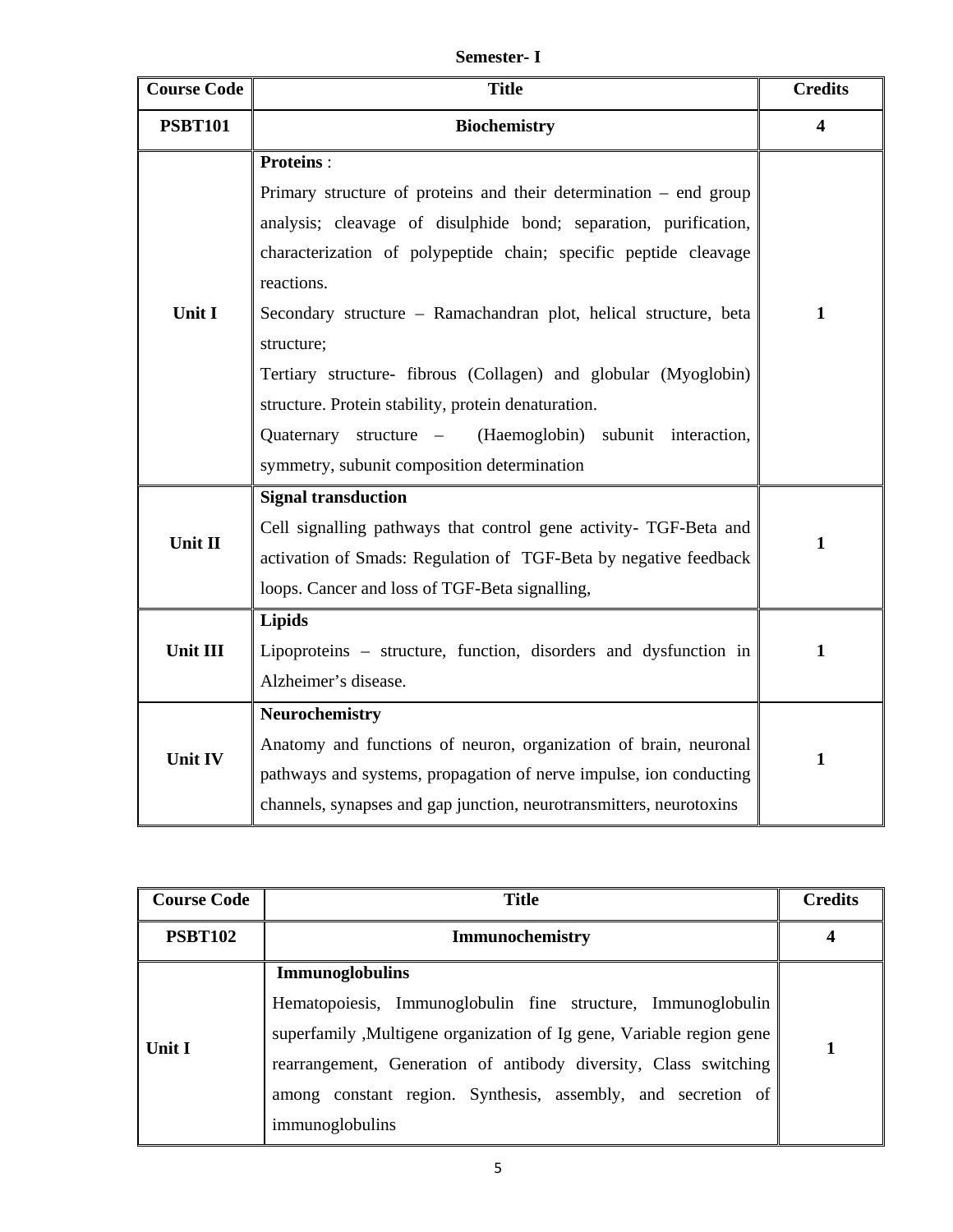| Unit II         | <b>Complement system</b><br>Activation, Regulation, Biological consequence of complement<br>activation, Complement deficiency                                                                                                                                                                                     |  |
|-----------------|-------------------------------------------------------------------------------------------------------------------------------------------------------------------------------------------------------------------------------------------------------------------------------------------------------------------|--|
| <b>Unit III</b> | <b>MHC</b> and Regulation of immune response<br>Cellular distribution of MHC molecule, Antigen processing and<br>presentation – exogenous and endogenous antigen processing. Self -<br>MHC restriction of T cells. Presentation of non-peptide antigens.<br>Activation of B and T lymphocytes, T-cell regulation. |  |
| <b>Unit IV</b>  | <b>Cytokines</b><br>receptors, antagonists, diseases, therapeutic use of<br>Properties,<br>cytokines                                                                                                                                                                                                              |  |

| <b>Course Code</b> | <b>Title</b>                                                                 | <b>Credits</b>          |
|--------------------|------------------------------------------------------------------------------|-------------------------|
| <b>PSBT103</b>     | <b>Genomes and Transcriptomes</b>                                            | $\overline{\mathbf{4}}$ |
|                    | Gene evolution and The human genome                                          |                         |
|                    | Human genome project, the content of human nuclear genome,                   |                         |
| Unit I             | tandemly repeated DNA, interspersed genome-wide repeats.                     | $\mathbf{1}$            |
|                    | Human mitochondrial genome.                                                  |                         |
|                    | Genome evolution-Acquisition of New Genes (gene duplication,                 |                         |
|                    | from other species, transposable elements), Non-coding DNA                   |                         |
|                    | <b>Mapping Genomes</b>                                                       |                         |
| Unit II            | Genetic Mapping: DNA markers for genetic mapping, Physical                   | 1                       |
|                    | Mapping: Restriction Mapping, Fluorescent in situ hybridization              |                         |
|                    | (FISH), Sequence tagged site (STS) mapping.                                  |                         |
|                    | <b>Transcription Initiation in prokaryotes and eukaryotes</b>                |                         |
| Unit III           | <b>DNA-Protein</b><br>interactions<br>Initiation,<br>during<br>Transcription | 1                       |
|                    | Regulation of Transcription initiation.                                      |                         |
|                    | <b>Synthesis and Processing of RNA</b>                                       |                         |
|                    | Synthesis of eukaryotic mRNAs by RNA polymerase II, Intron                   |                         |
|                    | splicing.                                                                    |                         |
| <b>Unit IV</b>     | Synthesis and processing of Non-coding RNAs: Transcript                      | $\mathbf{1}$            |
|                    | elongation and termination by RNA polymerases I and III, Introns             |                         |
|                    | in eukaryotic pre-rRNA and pre-tRNA.                                         |                         |
|                    | Processing of Pre-RNA.                                                       |                         |
|                    | Degradation of mRNAs                                                         |                         |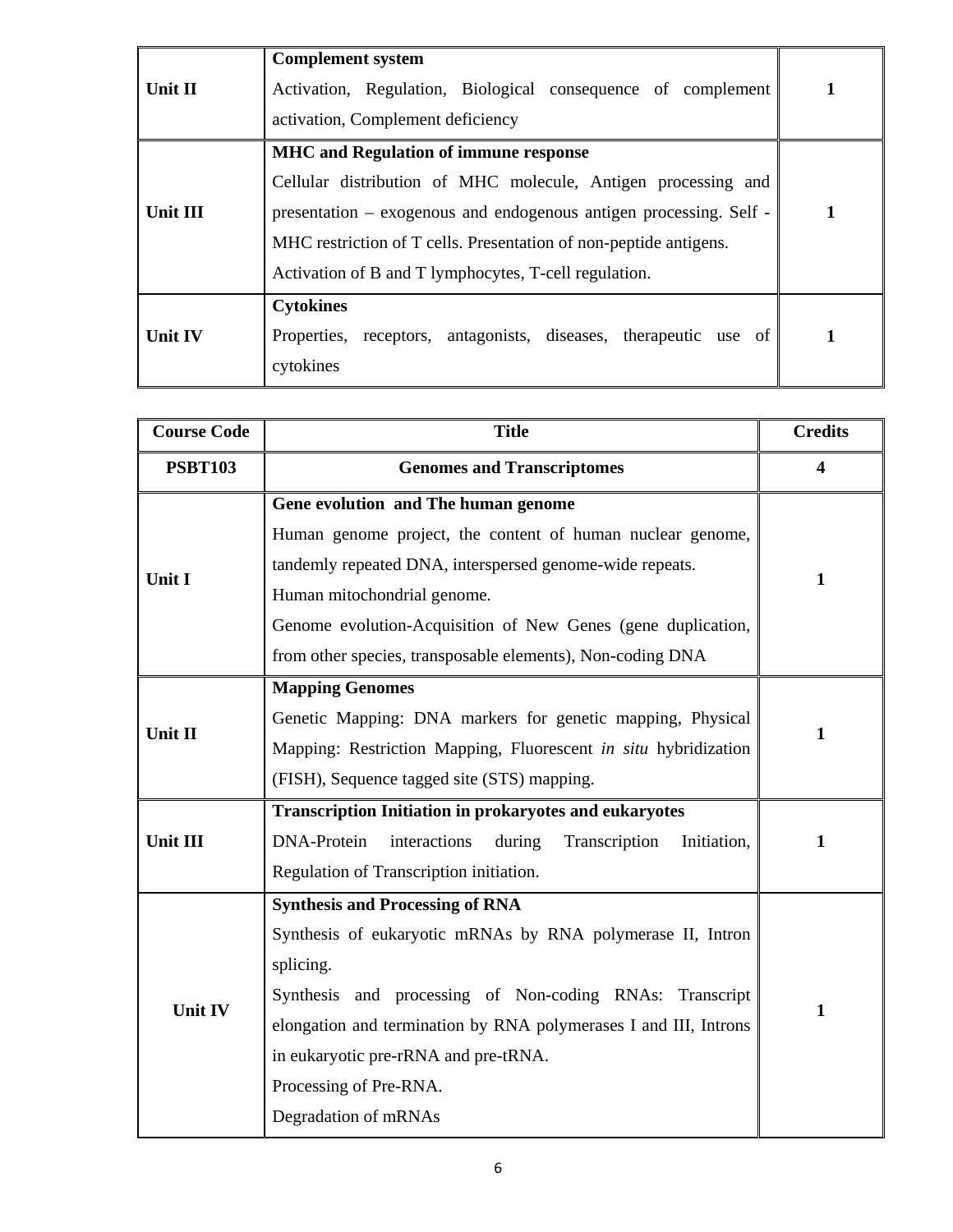| <b>Course Code</b> | <b>Title</b>                                                                                                                                                                                                                                                                             | <b>Credits</b>          |
|--------------------|------------------------------------------------------------------------------------------------------------------------------------------------------------------------------------------------------------------------------------------------------------------------------------------|-------------------------|
| <b>PSBT104</b>     | <b>Biophysics</b>                                                                                                                                                                                                                                                                        | $\overline{\mathbf{4}}$ |
| Unit I             | <b>DNA Topology</b><br>Different forms of DNA, - A/B/C/Z and RL form of double helical<br>DNA, Triple Helix, Nucleic acid binding protein – Leucine Zipper,<br>Zinc fingers, OB fold, Beta Barrel, Helix-turn-helix, Helix-loop-<br>helix. Linking number, Supercoiling, Topoisomerases. | 1                       |
| Unit II            | <b>Protein secondary structure</b><br>Protein folding. The different pathways of protein folding and its<br>co-relation with protein stability. Molecular chaperons                                                                                                                      |                         |
| Unit III           | <b>Advances in Microscopy</b><br>Different versions of electron microscopy, Confocal Microscopy                                                                                                                                                                                          |                         |
| Unit IV            | <b>Membrane mimicry</b><br>Liposome structure and their uses in drug targeting. solubilisation<br>of the membrane by using different detergents. Membrane mimicry.                                                                                                                       |                         |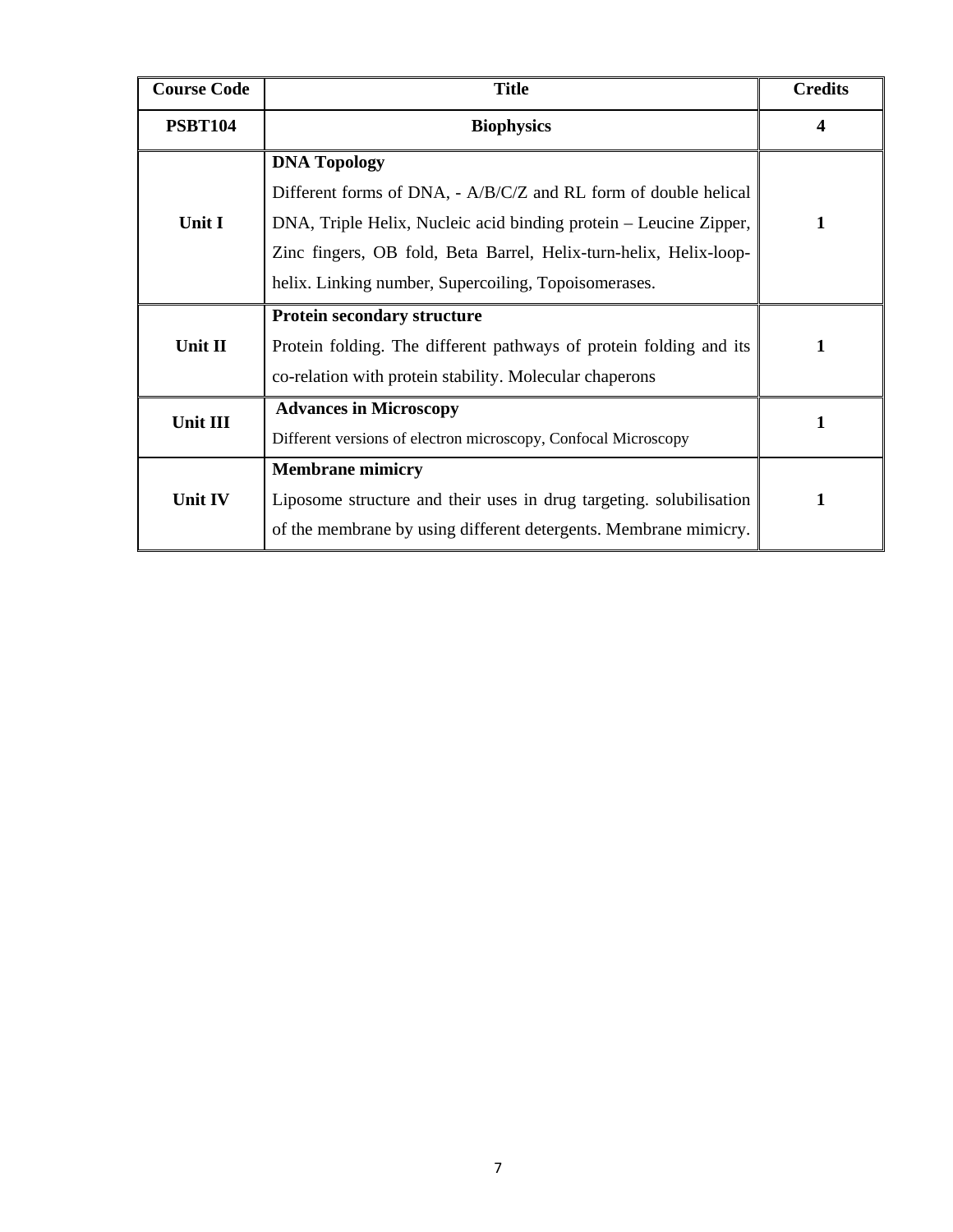# **Practical Semester-I**

|                 | <b>Biochemistry</b>                                                     |                  |  |
|-----------------|-------------------------------------------------------------------------|------------------|--|
|                 | 1. Preparation of buffers used in laboratory (Phosphate, Citrate,       |                  |  |
|                 | acetate and Tris buffer)                                                |                  |  |
| <b>PSBTP101</b> | 2. Detection of LDH isozymes by electrophoresis.                        |                  |  |
|                 | 3. Protein estimation by Bradford's method                              |                  |  |
|                 | 4. Study of protein complexes using PAGE and detection with             |                  |  |
|                 | CBB and Silver staining.                                                |                  |  |
|                 | Immunochemistry                                                         |                  |  |
|                 | 1. Perform serum electrophoresis (horizontal)                           |                  |  |
|                 | 2. Perform iso-agglutination titre                                      |                  |  |
| <b>PSBTP102</b> | 3. Perform Affinity chromatography for purification of                  |                  |  |
|                 | antibodies from serum.                                                  |                  |  |
|                 | 4. Perform SDS and native PAGE for studying                             |                  |  |
|                 | immunoglobulins structure                                               |                  |  |
|                 | <b>Genomes and Transcriptomes</b>                                       |                  |  |
| <b>PSBTP103</b> | 1. Restriction digestion reaction                                       |                  |  |
|                 | Demonstration of ligation reaction.<br>2.                               | $\overline{2}$   |  |
|                 | 3. Perform transformation of bacteria                                   |                  |  |
|                 | <b>Biophysics</b>                                                       |                  |  |
| <b>PSBTP104</b> | 1. Viscosity<br>studies of proteins (Std BSA &<br>varying               |                  |  |
|                 | concentration of urea.)                                                 | $\boldsymbol{2}$ |  |
|                 | 2. Present a seminar on any research paper obtained from a recent (past |                  |  |
|                 | 5 years) journal with reference to any topic of choice. (Internal)      |                  |  |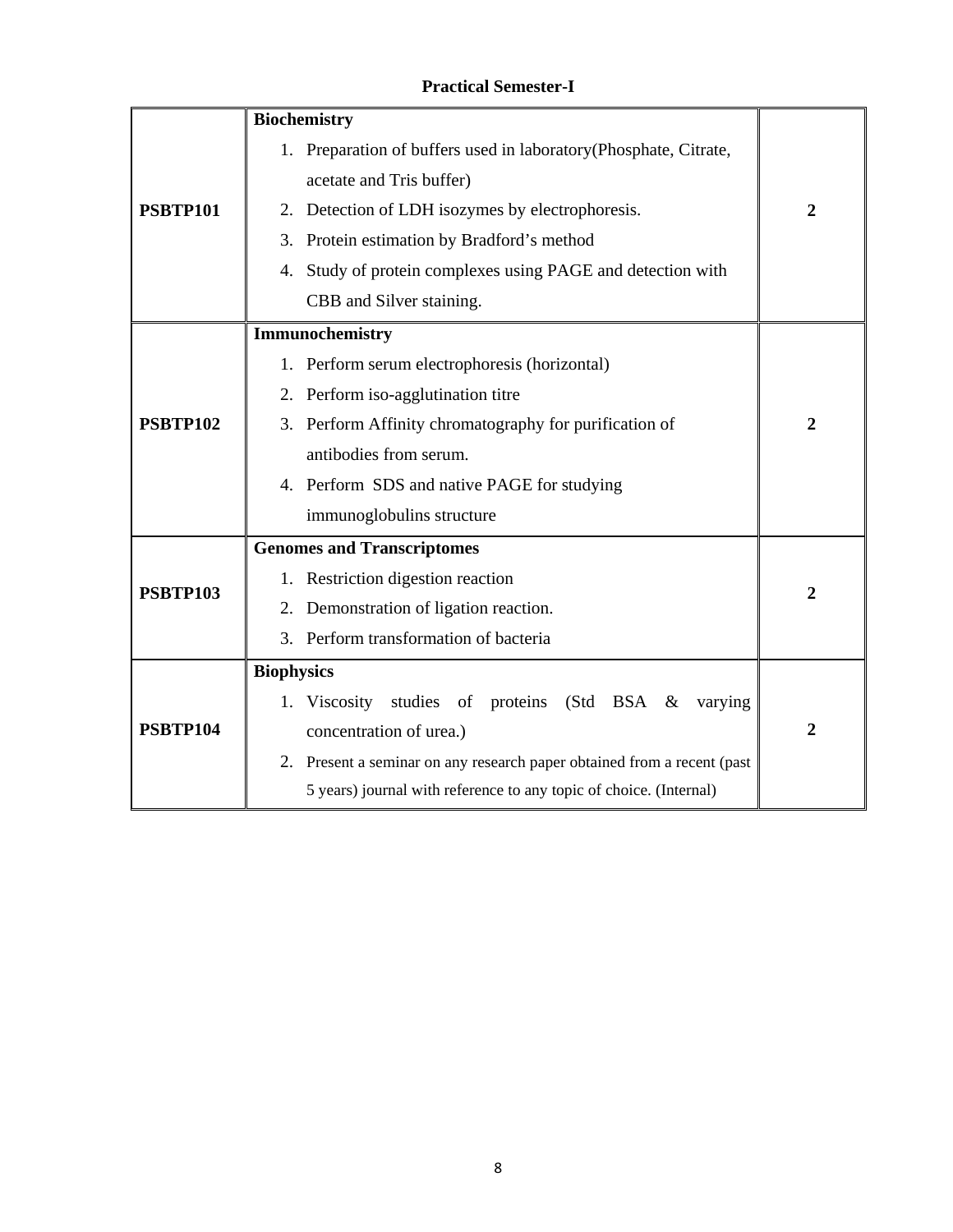| <b>Course Code</b> | <b>Title</b>                                                                                                                                                                     | <b>Credits</b> |
|--------------------|----------------------------------------------------------------------------------------------------------------------------------------------------------------------------------|----------------|
| <b>PSBT201</b>     | <b>Metabolomics</b>                                                                                                                                                              | 4              |
| Unit I             | Carbohydrate metabolism<br>HMP, uronic acid pathway, glycogenolysis and glycogen storage<br>diseases.<br>Lipid metabolism<br>Synthesis of essential fatty acids                  | 1              |
| Unit II            | Protein<br>metabolism<br>Biosynthesis of essential amino acids.<br>Metabolic breakdown of amino acids leading to Krebs cycle<br>intermediate. Disorders of amino acid metabolism | 1              |
| Unit III           | Nucleic acid metabolism<br>Biosynthesis and degradation of purines and pyrimidines with<br>regulation, disorders of Nucleic acid metabolism.                                     | 1              |
| <b>Unit IV</b>     | <b>Plant metabolism</b><br>and C-4 cycles, CAM, glyoxalate pathway,<br>C-3 cycle<br>photosyhthetic formation of hydrogen<br>Nitrogen fixation and role of nitrogenase            | 1              |

| <b>Course Code</b> | <b>Title</b>                                                                                                                                                                            | <b>Credits</b> |
|--------------------|-----------------------------------------------------------------------------------------------------------------------------------------------------------------------------------------|----------------|
| <b>PSBT202</b>     | <b>Clinical Immunology</b>                                                                                                                                                              | 4              |
| Unit I             | <b>Hypersensitivity</b><br>Gel and Coomb's Classification; Type I, II, III, IV hypersensitivity<br><b>Autoimmunity</b> Organ specific, systemic, mechanism, treatment                   |                |
| Unit II            | <b>Transplantation</b><br>Basis of Graft rejection, clinical manifestation of graft rejection;<br>clinical<br>tolerance;<br>immunosuppressive<br>therapy;<br>immune<br>transplantation. |                |
| <b>Unit III</b>    | <b>Tumor immunology</b><br>Oncogenes and cancer induction, Tumor of immune system, Tumor<br>evasion of<br>antigens,<br>immune<br>Tumor<br>Cancer<br>system,<br>immunotherapy            |                |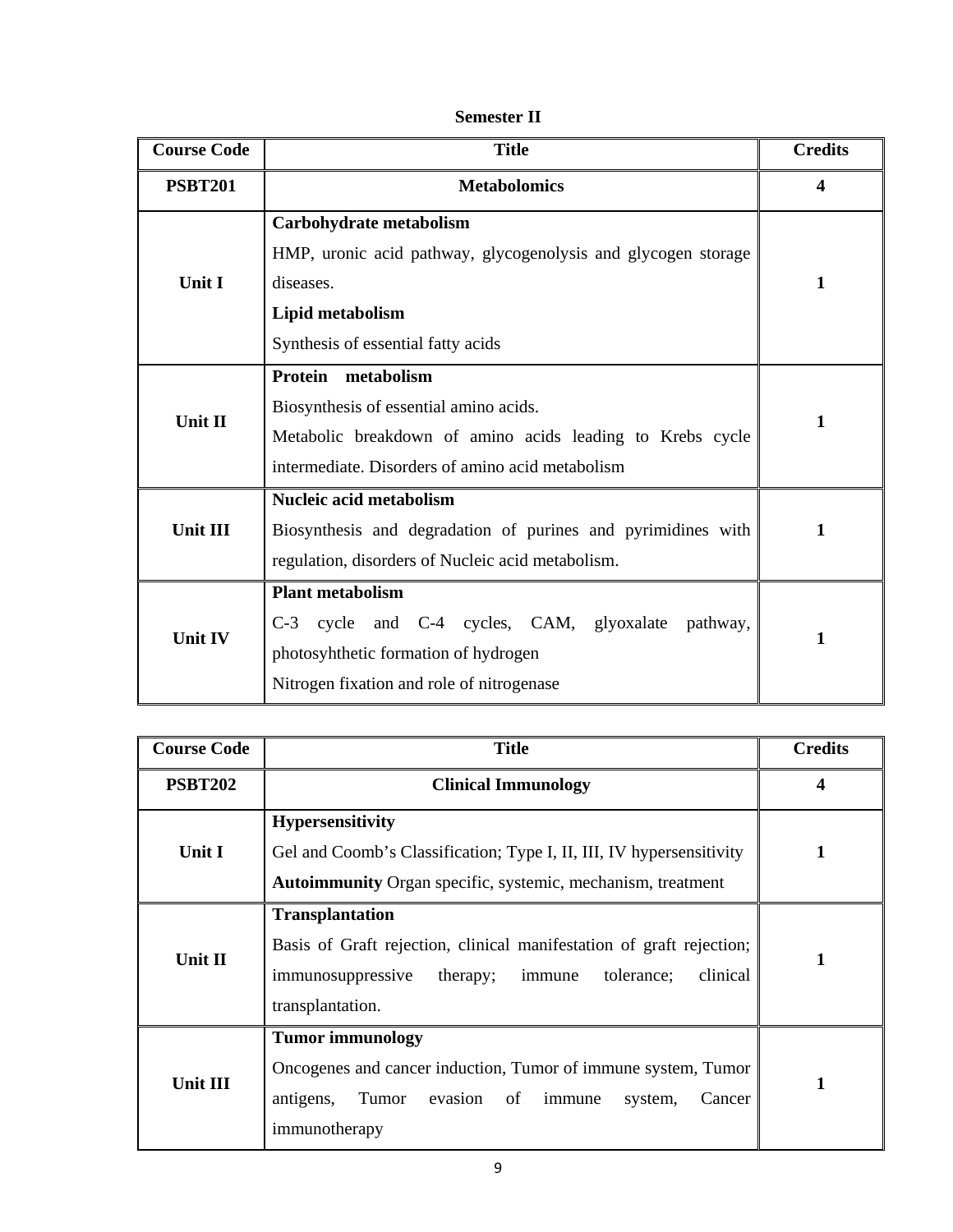| <b>Unit IV</b>     | Immuno-deficiency                                                                                                                                                                                                                                                                                                                                                                      | 1            |
|--------------------|----------------------------------------------------------------------------------------------------------------------------------------------------------------------------------------------------------------------------------------------------------------------------------------------------------------------------------------------------------------------------------------|--------------|
|                    | Primary immunodeficiency and secondary immunodeficiency                                                                                                                                                                                                                                                                                                                                |              |
| <b>Course Code</b> | <b>Title</b>                                                                                                                                                                                                                                                                                                                                                                           |              |
| <b>PSBT203</b>     | <b>Genomics and Molecular Biology</b>                                                                                                                                                                                                                                                                                                                                                  |              |
| <b>Unit I</b>      | <b>Translation in eukaryotes</b><br>Post-translational Processing: Processing by proteolytic cleavage,<br>Processing by chemical modification, Inteins, Protein Degradation.                                                                                                                                                                                                           | 1            |
| Unit II            | <b>Regulation of Genome Activity</b><br>Genome rearrangements, gene silencing<br>by modification of<br>histones and DNA. RNA in gene regulation,<br>Regulation of Genome Activity During Development: Vulva<br>development in Caenorhabditis elegans,<br>Development<br>in<br>Drosophila melanogaster.                                                                                 | 1            |
| <b>Unit III</b>    | <b>DNA</b> vectors<br>Expression vectors- for maximizing protein synthesis, to facilitate<br>protein purification, to promote protein solubilization, to promote<br>protein export. Vectors for making RNA probes. BACs, PACs.                                                                                                                                                         | 1            |
| <b>Unit IV</b>     | <b>Model organisms</b><br>S.cereviceae-Genome, existence of haploid and diploid cells,<br>facilitating genetic analysis, generating mutations in yeast,<br>Arabidopsis-genome life cycle, ease of transformation epigenetics,<br>response to environment.<br>Mus musculus- mouse embryonic development and stem cells, ease<br>of introduction of foreign DNA, epigenetic inheritance. | $\mathbf{1}$ |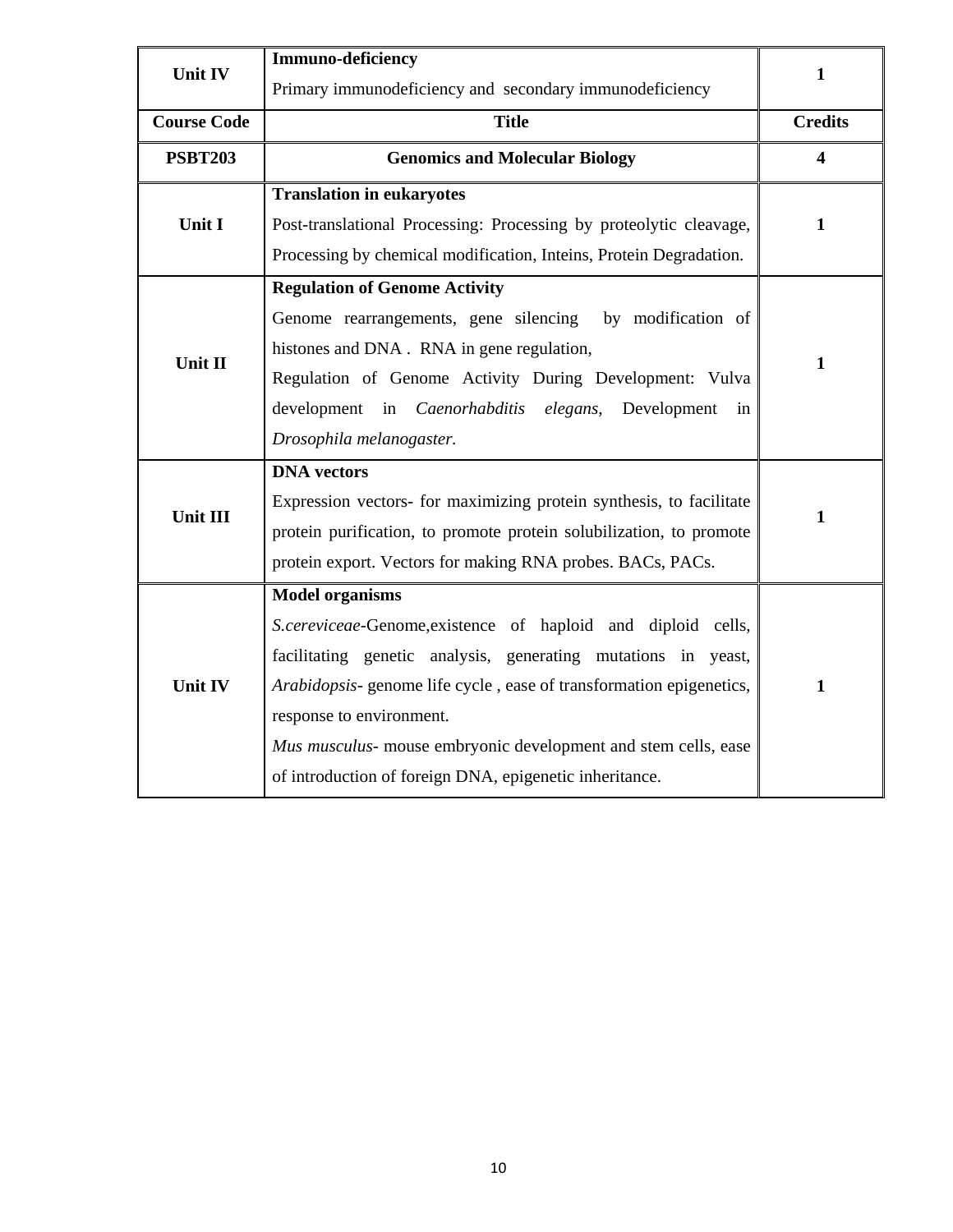| <b>Course Code</b>                                                                                    | <b>Title</b>                                                                                                                                                                                                                                        | <b>Credits</b> |
|-------------------------------------------------------------------------------------------------------|-----------------------------------------------------------------------------------------------------------------------------------------------------------------------------------------------------------------------------------------------------|----------------|
| <b>PSBT204</b>                                                                                        | <b>Advanced Analytical Techniques</b>                                                                                                                                                                                                               | 4              |
| Unit I                                                                                                | <b>Analytical Techniques</b><br>2-D Page, Capillary isoelectric focusing-electro spray ionization-<br>mass spectrometry, MALDI-TOF-MS/MS, Biochips (DNA, Protein<br>and Biosensors). Flow cytometry                                                 | 1              |
| Gene amplification technique<br>Unit II<br>PCR and its types (nested, arms, inverse, real time, SSCP) |                                                                                                                                                                                                                                                     | 1              |
| Unit III                                                                                              | <b>X-Ray Crystallography</b><br>Protein crystallization and visualization, Method of data collection,<br>factors affecting the measurement of integrated intensities,<br>photographic methods, diffractometers, area detectors and image<br>plates. | 1              |
| <b>Unit IV</b>                                                                                        | Spectroscopy<br>Basic principles, instrumentation and applications of IR, Raman,<br>ORD, CD spectroscopy, NMR and ESR.                                                                                                                              | 1              |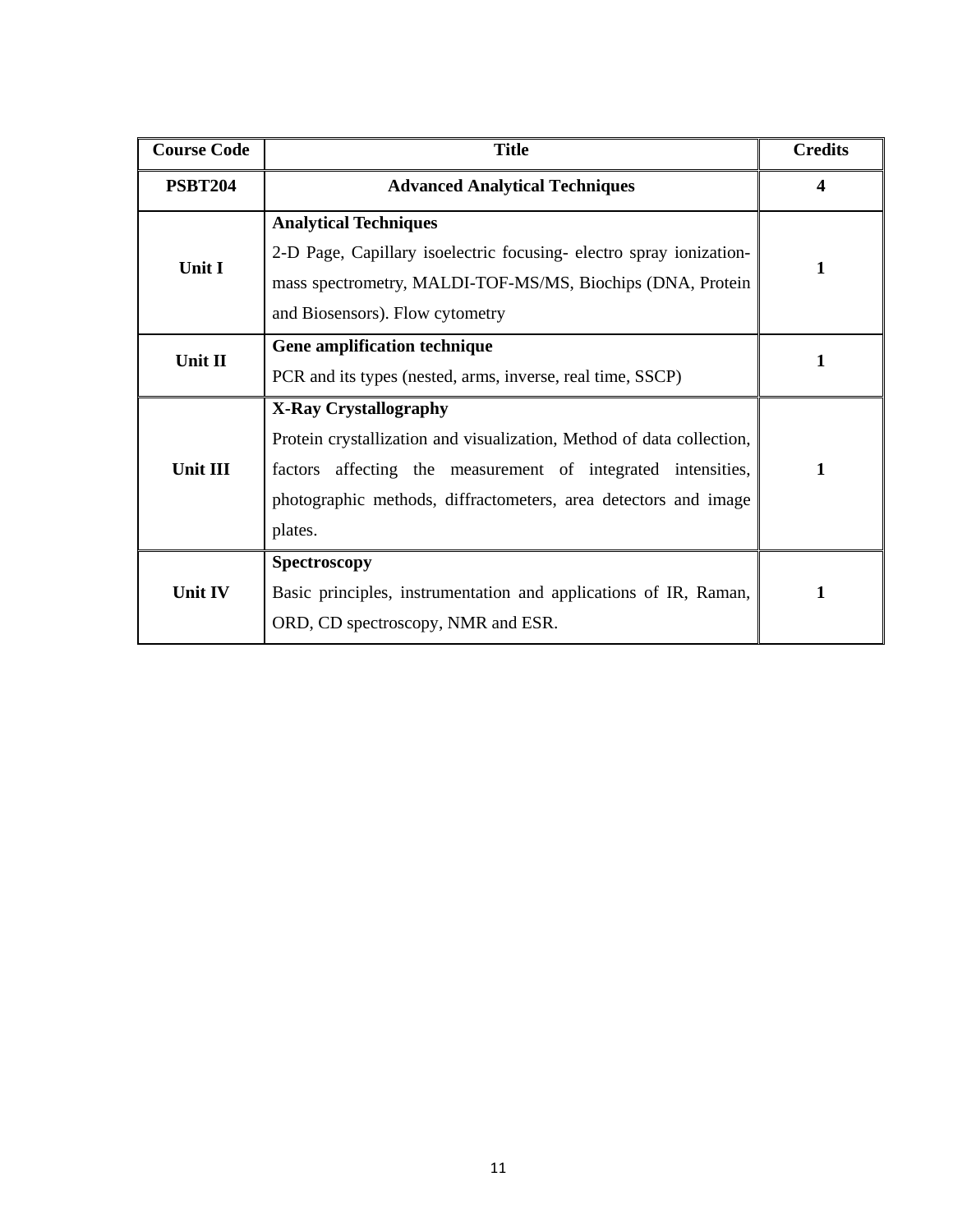# **Practical Semester-II**

|                                       | <b>Metabolomics</b>                                                    |  |  |
|---------------------------------------|------------------------------------------------------------------------|--|--|
|                                       | 1. Detection of Phenylalanine for PKU by spot test and                 |  |  |
|                                       | chromatography done with std. Phenylalanine.                           |  |  |
| <b>PSBTP201</b>                       | 2. Isolation of<br>by<br>chloroplast<br>density<br>sucrose<br>gradient |  |  |
|                                       | centrifugation.                                                        |  |  |
|                                       | 3. Uric acid estimation from serum/urine                               |  |  |
|                                       | Determination of acid number and iodine number of lipids               |  |  |
|                                       | <b>Clinical Immunology</b>                                             |  |  |
|                                       | 1. Perform Western blotting                                            |  |  |
| <b>PSBTP202</b>                       | 2. Perform DOT-blot for protein                                        |  |  |
|                                       | 3. Demonstration Practical – Flow Cytometry                            |  |  |
|                                       | Demonstration Practical- ELISA reader.<br>$\mathbf{4}$ .               |  |  |
| <b>Genomics and Molecular biology</b> |                                                                        |  |  |
| <b>PSBTP203</b>                       | 1. Plasmid isolation                                                   |  |  |
|                                       | 4. Extraction of genomic DNA from bacteria and blood                   |  |  |
|                                       | 5. Expression of recombinant protein                                   |  |  |
|                                       | <b>Advanced Analytical Techniques</b>                                  |  |  |
|                                       | 1. PCR amplification.                                                  |  |  |
| <b>PSBTP204</b>                       | 2. Validation of Autoclave, Micropipette, Colorimeter,                 |  |  |
|                                       | Spectrophotometer and measuring containers.                            |  |  |
|                                       | Calibration of pH meter and weighing balance<br>3.                     |  |  |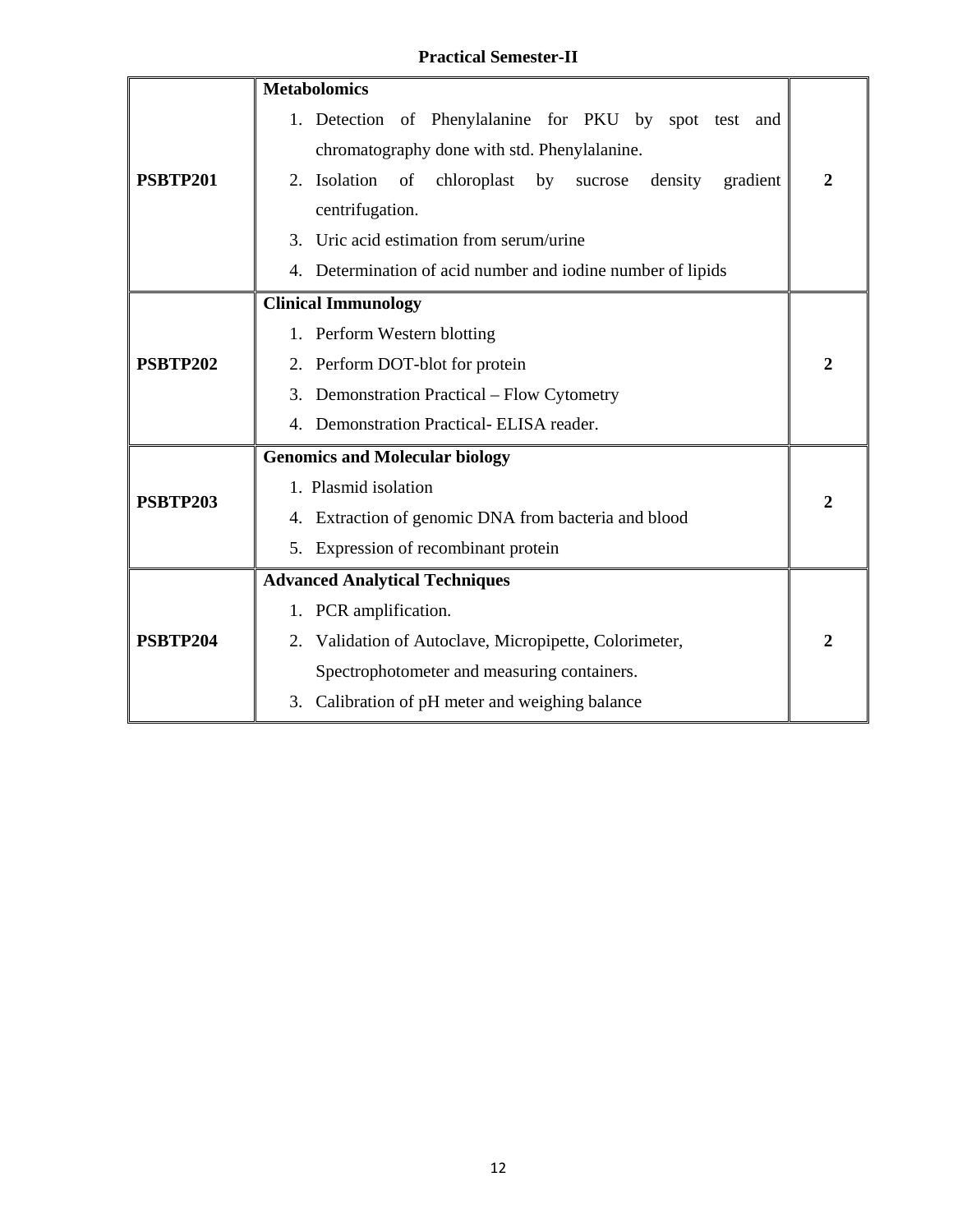#### **Reference book-list**

### **Paper101 and 201, References:**

| Sr.No          | <b>Title of the Book</b>                                                     | <b>Author</b>                       | <b>Publisher</b>                                                 |
|----------------|------------------------------------------------------------------------------|-------------------------------------|------------------------------------------------------------------|
| $\mathbf{1}$   | Biochemistry, $5th$ edition                                                  | J. Berg, J. Tymoczko &<br>L. Stryer | W. H. Freeman &<br>Company                                       |
| 2.             | Biochemistry, 4 <sup>th</sup> Edition                                        | G. Zubay                            | Wm.C. Brown                                                      |
| $\overline{3}$ | Biochemistry, The chemical<br>reactions of living cells, Volume I<br>and II. | David E. Metzler                    | Elsevier                                                         |
| 4.             | Lehninger's Principles of<br>Biochemistry, fourth edition.                   | Nelson and Cox                      | Macmilan Worth                                                   |
| 5.             | Biochemistry third edition, 2004                                             | Donald Voet and Judith<br>Voet.     | John Wiley and sons,<br><b>Inc</b>                               |
| б.             | Textbook of Biochemistry with<br>clinical correlations, Fifth Edition        | <b>Thomas Devlin</b>                | John Wiley and sons,<br><b>Inc</b>                               |
| 7.             | Fundamentals of biochemistry                                                 | A C Deb                             | <b>New Central Book</b><br>Agency                                |
| 8.             | Biochemistry, second ed.                                                     | Mathews, Van Holde                  | The Benjamin/<br>Cummins publishing<br>Company                   |
| 9.             | Biochemistry, fourth and fifth ed                                            | <b>Campbell and Farrell</b>         | Thomson<br>Brooks/Cole                                           |
| 10.            | Harpers Illustrated biochemistry,<br>$26th$ Edition                          | R Murray, D Granner, P<br>Mayes     | <b>McGraw Hills</b>                                              |
| 11             | Diagnostic Recognition of Genetic<br><b>Disease</b>                          | William 1 Nyhan, Nadia<br>A Sakati  | <b>Library of Congress</b><br>cataloging in<br>publication data. |

## **Paper 102 and 202, References:**

| Sr.No | <b>Title of the Book</b>                                | <b>Author</b>                                        | <b>Publisher</b>                                |
|-------|---------------------------------------------------------|------------------------------------------------------|-------------------------------------------------|
| 1.    | Immunology, fifth Ed                                    | Goldsby, T J. Kindt,<br>Osborne, Janis Kuby          | Freeman and<br>company.                         |
| 2.    | Immunology, sixth Ed                                    | Roitt, Brostoff, Male                                | Mosby, An imprint<br>of Elsevier science<br>Ltd |
| 3.    | Cellular and molecular<br>immunology. Fourth edition    | Abbas, Abul K &<br>Lichtman                          | W B Saunders<br>company                         |
| 4.    | Immunology, An introduction,<br>fourth edition.         | <b>Ian R Tizard</b>                                  | Thomson                                         |
| 5.    | Immunology the experimental<br>series                   | Wener Luttmann, K<br>Bratke, M. Kupper, D.<br>Myrtek | Elsevier                                        |
| 6.    | An introduction to Immunology                           | C V Rao                                              | Narosa Publishing<br>house                      |
| 7.    | Immunology essential and<br>fundamental, Second edition | S Pathak & U Palan                                   | Parveen Publishing<br>House                     |